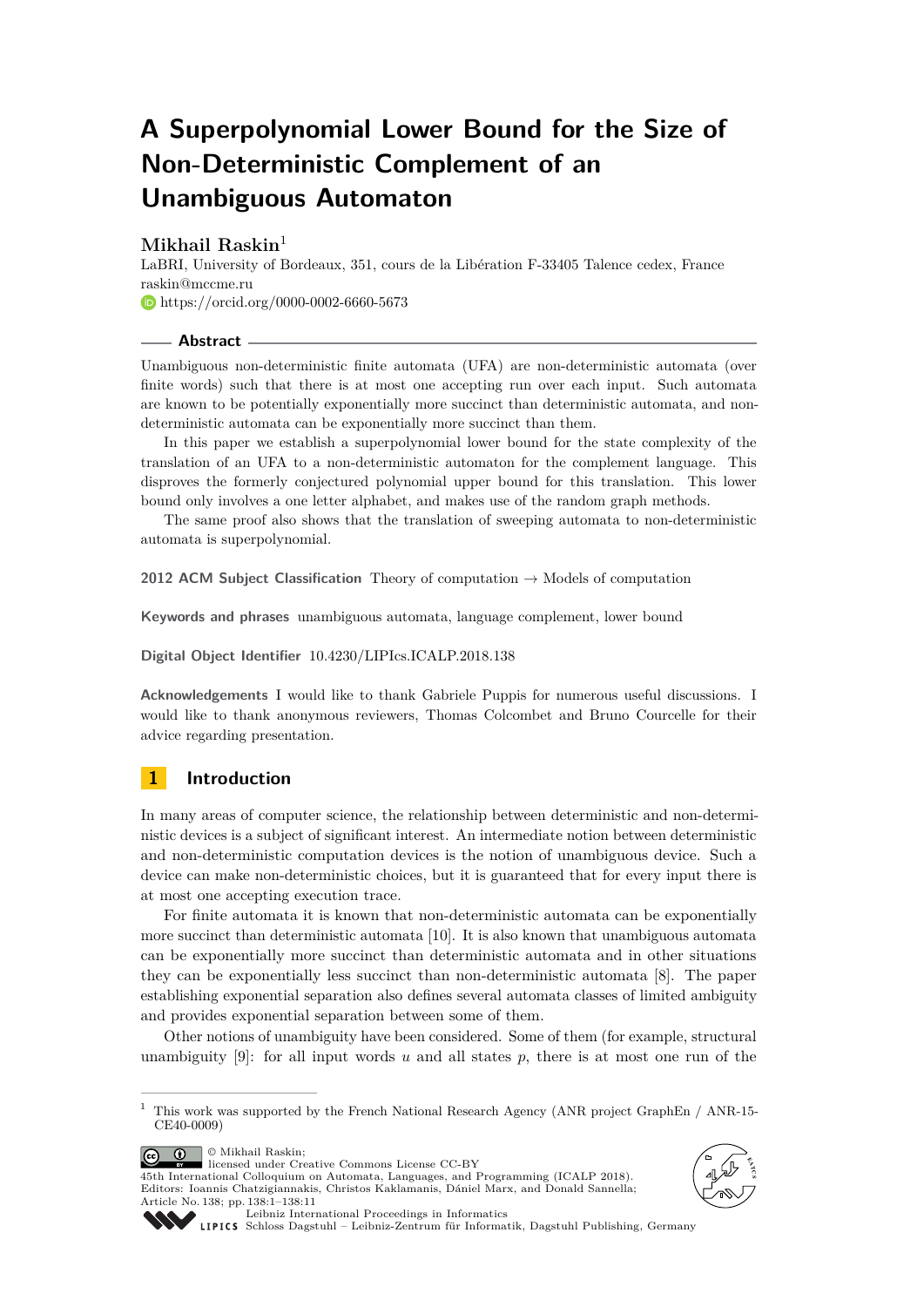#### **138:2 A lower bound for the size of a complement of UFA**

automaton over *u* starting in an initial state and ending in *p*) describe a wider class of automata than unambiguity. Some are more restrictive than simple unambiguity (for example, strong unambiguity [\[14\]](#page-10-1): there is a set of result states, for every input there is exactly one way to reach a result state, and the result states can be accepting or rejecting). We do not consider these notions in the present paper.

We study the problem of representing a complement of a language specified by a finite automaton. It is easy to see that replacing the set of accepting states with its complement allows to recognize the complement of a language specified by a deterministic finite automaton without increasing the number of states. Complementing a language specified by a non-deterministic finite automaton may require an exponential number of states [\[1\]](#page-9-3).

It has been conjectured (see for instance [\[3\]](#page-9-4)) that every unambiguous non-deterministic one-way finite automaton (*UFA*) recognizing some language *L* can be converted into an *UFA* recognizing the complement of the original language *L* with polynomial increase in the number of states. The best known lower bound was quadratic [\[13\]](#page-10-2), while the upper bounds were exponential [\[6\]](#page-9-5). The quadratic lower bound holds even for the single-letter alphabet. One of the arguments in favour of the conjecture was the fact that universality and even containment of the languages recognized by unambiguous finite automata can be decided in polynomial time [\[15\]](#page-10-3).

The case of the single-letter alphabet has a better upper bound for the state complexity of recognizing the complement of the language of a non-deterministic finite automaton. A one-way non-deterministic finite automaton (*NFA*) with *n* states can be converted to a one-way non-deterministic finite automaton (*NFA*) with *n* states can be converted to a<br>one-way deterministic finite automaton (*DFA*) with  $e^{\Theta(\sqrt{n \log n})}$  states accepting the same language [\[11\]](#page-10-4). As a *DFA* can be converted into a *DFA* for the complement of the language without any increase in the number of states, this conversion provides an upper bound on the state complexity of recognizing the complement of the language recognized by an *NFA*. This upper bound is tight [\[12\]](#page-10-5).

Recognizing the complement of the language of a two-way non-deterministic automaton (*2NFA*) with *n* states over the single-letter alphabet can be done using an *2NFA* with at most  $O(n^8)$  states [\[4\]](#page-9-6). The same paper also shows that recognising the complement of the language of a *2DFA* with *n* states can be done by a 4*n*-states *2DFA* for arbitrary alphabet. For the single-letter alphabet the complement of the language of a *2DFA* can be recognized by a  $2DFA$  with  $2n + 3$  states [\[7\]](#page-9-7).

In the present paper we show a superpolynomial lower bound for the state complexity of recognizing the complement of a language of an unambiguous finite automaton by a non-deterministic finite automaton.

<span id="page-1-0"></span>**► Theorem 1.** *There exists a sequence of unary UFA*  $(A_d)_{d \in \mathbb{N}}$  *such that every NFA recognising the complement of the language of*  $A_d$  *has size at least*  $|A_d|^d$ .

*The size of*  $A_d$  *is*  $2^{2^{d^{\Theta(1)}}}$ 

*.*

I **Corollary 2.** *Worst case, complementing an UFA of size z by an NFA may require more than*  $z^{(\log \log \log z)^{\Theta(1)}}$  *states.* 

In other words, complementing an *UFA* requires more than polynomial increase in size regardless of the size of the alphabet, and the bound holds even if we allow the complement to be represented by *NFA*.

We also note that the same languages (and their complements) can be recognized by sweeping deterministic finite automata with a small increase in the state complexity compared to the case of *UFA*.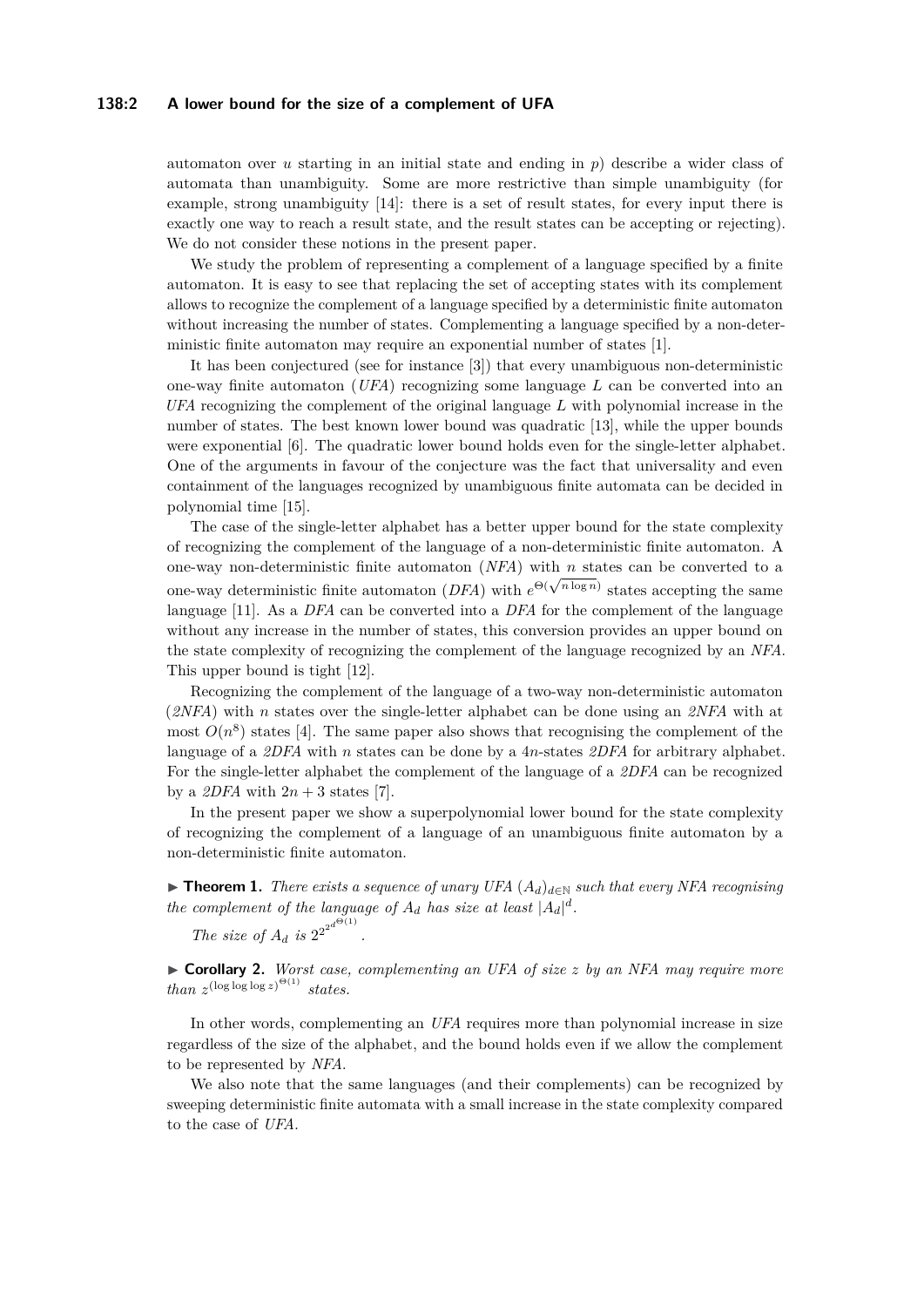The proof revolves around a connection between *UFA* and tournaments (orientations of complete graphs), and an observation about existence of tournaments with special properties described in Section [4.](#page-4-0)

The rest of the paper is structured as follows. In the next section we give the standard definitions. Then we present in Section [3](#page-2-0) our construction of the unambiguous automata *Ad*. It involves the use of tournaments with special properties, and the choice of many relatively close primes. We prove the existence of the suitable tournaments in Section [4,](#page-4-0) and explain how to chose the prime numbers in Section [5.](#page-5-0) The Section [6](#page-6-0) finishes the proof of Theorem [1.](#page-1-0) We briefly study the case of sweeping automata in Section [7.](#page-8-0) In the final section we summarize the results and outline some possible future directions.

# **2 Definitions**

In this section we will remind the definitions of deterministic, unambiguous and nondeterministic finite automata, and their normal forms.

 $\triangleright$  **Definition 3.** An *non-deterministic finite automaton* (*NFA*) is defined by an *alphabet*  $\Sigma$ , a set of *states*  $Q$ , a subset of *initial states*  $I \subseteq Q$ , a subset of *accepting states*  $F \subseteq Q$  and the *transition relation*  $T \subseteq Q \times \Sigma \times Q$ . The *size* of an *NFA A* is the number of its states, and is denoted by |A|. A *run* of an *NFA* over a word  $u = a_1 \ldots a_n$  is a sequence of states  $q_0, \ldots, q_n$ such that  $(q_{i-1}, a_i, q_i)$  belongs to *T* for all  $i = 1 \ldots n$  and  $q_0 \in I$ . The run is *accepting* if its last state is accepting, i.e.  $q_n \in F$ . A *language L* over alphabet  $\Sigma$  is an subset  $L \subseteq \Sigma^*$ . The *language recognized by* an automaton *A* is the set  $L(A)$  of all words *w* such that there exists an accepting run of *A* on *w*. An automaton over the single-letter alphabet is called *unary*.

A *deterministic finite automaton* (*DFA*) is an *NFA* such that *I* is a singleton and for all states *q* and all letters *a* there is at most one transition of the form  $(q, a, q') \in T$ .

An *unambiguous non-deterministic finite automaton* (*UFA*) is an *NFA* such that for every word there is at most one accepting run.

A unary non-deterministic finite automaton is in the *Chrobak normal form* [\[2\]](#page-9-8) if it consists of a path of states followed by a single nondeterministic choice to a set of disjoint cycles.

An automaton is in *simple Chrobak normal form* if it consists of a disjoint union of cycles, each of them containing exactly one initial state.

The following theorem shows that every *UFA* can be transformed into one in Chrobak normal form without increase in size, and as a consequence we sought the construction that would have this shape.

 $\triangleright$  **Theorem 4** ([\[5\]](#page-9-9)). For all regular unary languages, there exists an unambiguous automaton *recognizing the language which is minimal in size and is furthermore in Chrobak normal form.*

## <span id="page-2-0"></span>**3 The construction**

We present in this section the construction of the automaton  $A_d$  involved in the proof of Theorem [1.](#page-1-0) We also establish the unambiguity of  $A_d$  in Lemma [5](#page-3-0) and compute its size in Lemma [6.](#page-4-1)

### **Parameters**

The construction of *A<sup>d</sup>* involves several parts, and the parameters have to be adjusted carefully for the lower bound. In this section, we use many parameters, to be specified in the final proof, in Section [6.](#page-6-0)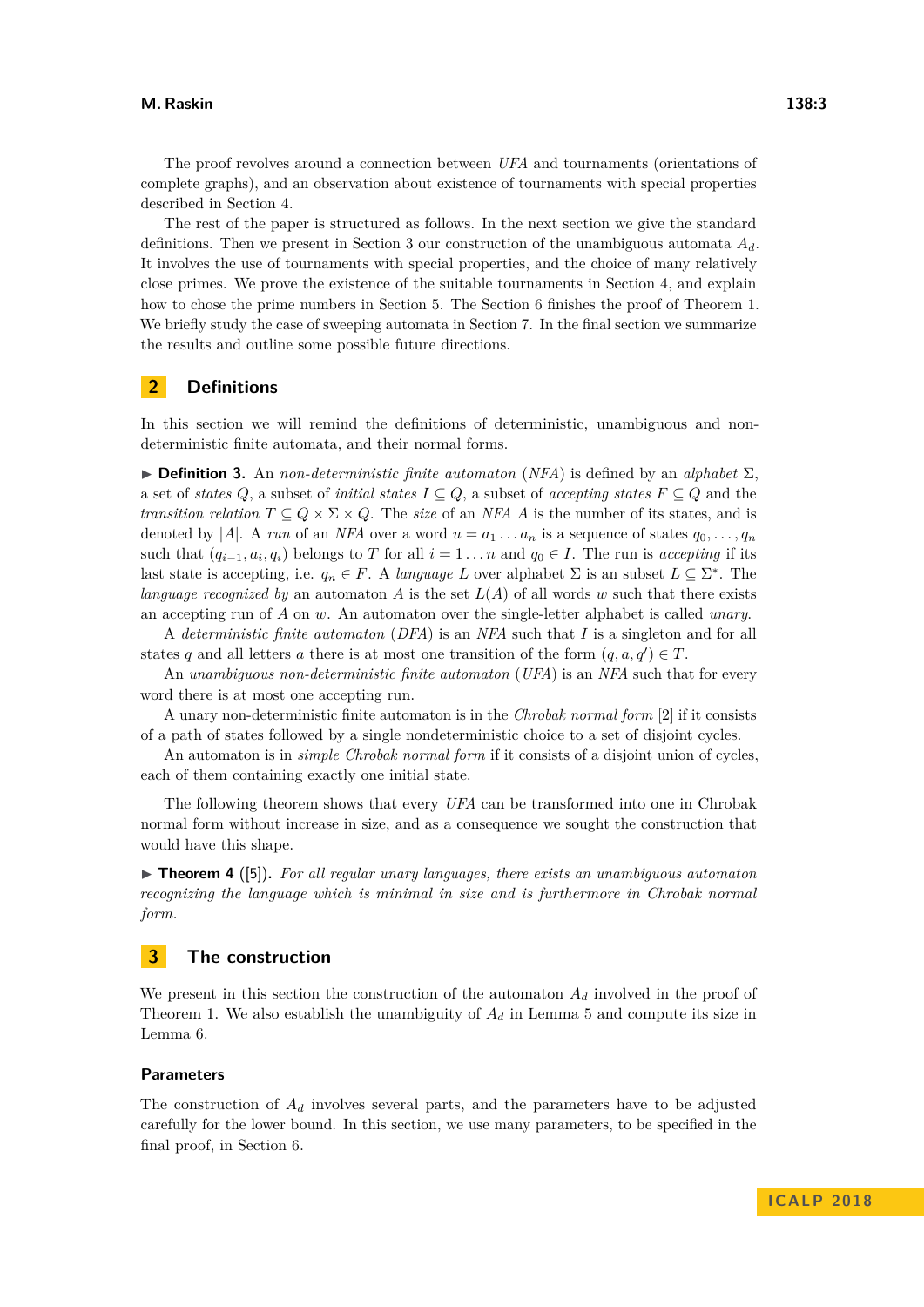#### **138:4 A lower bound for the size of a complement of UFA**

These parameters are the following:

- $n \in \mathbb{N}$  is the number of cycles of the automaton  $A_d$  in simple Chrobak normal form.
- *R* is a tournament of size *n*: a tournament is an orientation of the edges of the complete  $\sim$ undirected graph, see Section [4](#page-4-0) for more details. The tournament *R* will eventually be required to have a special property, established in Lemma [7.](#page-4-2)
- $b \in \mathbb{N}$  is used as a basis for numbering, and we set  $N = b^n$ .
- $P = \{p_i \mid i = 0...N-1\}$  is a set of *N* distinct primes. These will eventually be chosen sufficiently close one from each other thanks to Lemma [10.](#page-5-1)

#### **The construction**

We now construct the automaton  $A_d$  as follows.

- It consists of *n* disjoint cycles  $C_1, \ldots, C_n$ , the cycle  $C_i$  having as length  $m_i$  which is the product of the primes  $p_j$ 's such that the *i*th digit of  $j$  in base  $b$  is 0 (the digits are numbered from 1 to *n*). We write that  $p_j$  belongs to  $m_i$  if  $p_j | m_i$ .
- The 0th state of the cycle *C<sup>i</sup>* is *initial*.
- <span id="page-3-4"></span><span id="page-3-1"></span>The *r*th state of a cycle  $C_i$  is *accepting* if it satisfies three conditions:
	- **1.** *r* is non null,
	- **2.** *r* modulo *p* belongs to  $\{0, i\}$  for all *p* belonging to  $m_i$ ,
	- **3.** if  $iRj$  for some *j*, then there exists a prime *p* belonging to both  $m_i$  and  $m_j$  such that  $r \mod p = i$ .

<span id="page-3-2"></span>And in this case, we call  $r$  an *accepting remainder for*  $m_i$ .

$$
\frac{1}{2} \left( \begin{array}{cc} 0 & 0 \\ 0 & 0 \\ 0 & 0 \end{array} \right) = \left( \begin{array}{cc} 0 & 0 \\ 0 & 0 \\ 0 & 0 \end{array} \right) = \left( \begin{array}{cc} 0 & 0 \\ 0 & 0 \\ 0 & 0 \end{array} \right) = \left( \begin{array}{cc} 0 & 0 \\ 0 & 0 \\ 0 & 0 \end{array} \right)
$$

Let us look more precisely at the structure of this automaton.

We first note that the empty word is not accepted by this automaton, thanks to Item [1](#page-3-1) of the definition. One can also note that each cycle is the product of  $b^{n-1}$  distinct prime numbers. Furthermore, if one computes the gcd of  $\ell$  different  $m_i$ 's, the result is the product of  $b^{n-\ell}$  prime numbers. Hence there are many primes dividing a cycle, there are many primes dividing simultaneously two cycles, and so on.

Of course, the subtlety in this construction lies in the choice of the accepting remainders for each  $m_i$ . This has to respect several constraints. The remainders are chosen to be sufficiently complicated for allowing the lower bound proof, and there should be not too many of them in order to guarantee the unambiguity for  $A_d$ . In particular if Condition [3](#page-3-2) was omitted, it would be easy find accepting remainders for two distinct  $m_i$ 's that would yield ambiguity<sup>[2](#page-3-3)</sup>. The Condition [3](#page-3-2) is used to resolve these conflictual situations, and when an input would be accepted by two cycles, the tournament is used to "declare the winner".

Concretely, we prove:

#### <span id="page-3-0"></span> $\blacktriangleright$  **Lemma 5.** *The automaton*  $A_d$  *is unambiguous.*

**Proof.** Assume that the automaton  $A_d$  would be ambiguous. This would mean that there exists a word, of length  $\ell$ , such that it is accepted by two distinct cycles. Let us say by  $C_i$  and  $C_j$ . This means that  $r = \ell \mod m_i$  is an accepting remainder for  $m_i$ , and  $r' = \ell$ 

<span id="page-3-3"></span><sup>2</sup> Indeed, let p being a prime of  $m_i$  and  $p'$  a prime of  $m_j$ , consider, by the Chinese remainder theorem an integer  $\ell$  that is equal to *i* modulo  $p$ , equal to *j* modulo  $p'$ , and null modulo all other primes. In the absence of Assumption [3,](#page-3-2) the word of length  $\ell$  would be accepted by both  $C_i$  and  $C_j$ .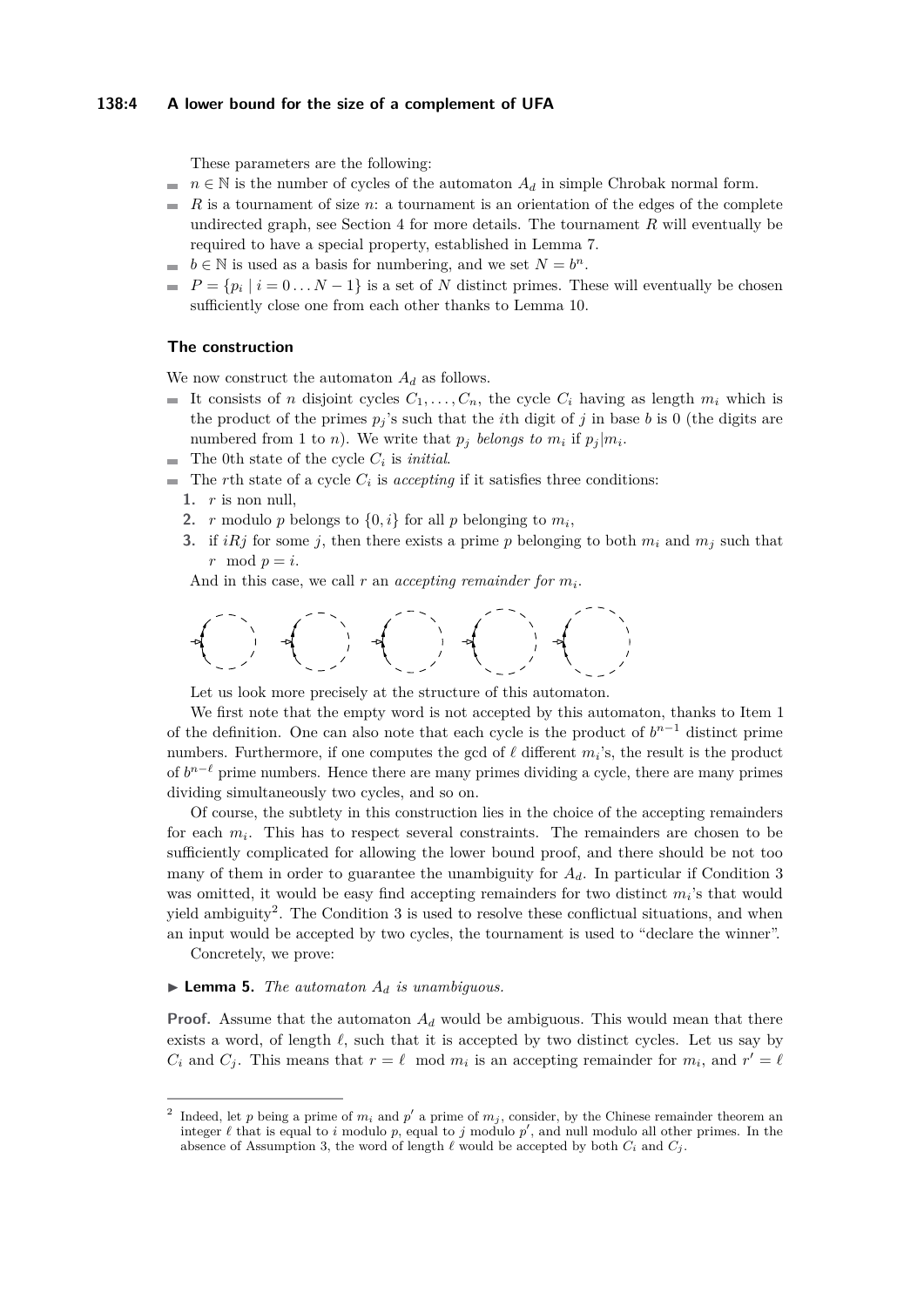mod  $m_j$  is an accepting remainder for  $m_j$ . Let us assume without loss of generality that *iRj*. This implies by Item [3](#page-3-2) that there is a prime number p that belongs to both  $m_i$  and  $m_j$  such that *r* mod  $p = i$ . Hence  $\ell$  mod  $p = i$  since *p* belongs to  $m_i$ . Hence  $r'$  mod  $p = i$  since *p* also belongs to  $m_j$ . However, we know that  $r'$  is an accepting remainder for  $m_j$ , therefore Item [2](#page-3-4) requires that  $r' \mod p \in \{0, j\}$ . A contradiction.

We conclude this section by computing the size of this automaton.

<span id="page-4-1"></span>▶ **Lemma 6.** *The automaton*  $A_d$  *has between*  $n(\min P)^{n^{b-1}}$  *and*  $n(\max P)^{n^{b-1}} = n(\max P)^{\frac{N}{b}}$ *states.*

**Proof.** Indeed, the automaton is a union of *n* cycles and the length of each cycle is a product of  $b^{n-1} = \frac{N}{b}$  primes from *P*. ◄ ■

The rest of the proof is now devoted to showing that there are no small non-deterministic automata for the complement of the language accepted by *Ad*.

# <span id="page-4-0"></span>**4 Tournaments**

A *tournament graph* (or simply a *tournament*) of size *n* is an orientation of the complete graph. In our case, we see it as a relation over  $\{1, \ldots, n\}$  such that for all distinct  $i, j = 1 \ldots n$ , either *iRj* and not *jRi*, or *jRi* and not *iRj*. By convention, *iRi* is assumed to never hold.

As we have seen in the previous section, a tournament is used as a parameter in the construction of the automaton  $A_d$ . For our lower bound proof to go through, we use the fact that this tournament has a special technical property, that is shown possible according to the following lemma.

<span id="page-4-2"></span>▶ **Lemma 7.** For all positive integers k, there exists a tournament R such that the following *property holds: for all*  $E \subseteq R$ *, if for all vertices x there exists a vertex y such that*  $xEy$ *, then E contains at least k distinct edges that do not share an extremity.*

It is possible to chose a tournament with this property of size  $n = 12k^2 2^{2k}$ .

The rest of this section is devoted to the proof of Lemma [7.](#page-4-2) Note that this proof involves a probabilistic argument.

The core notion used in the proof, and therefore the notion at the core of the entire proof of Theorem [1,](#page-1-0) is the notion of inbound-covering sets.

 $\triangleright$  **Definition 8.** A set S is an *inbound-covering set* for a tournament R if for all vertices x outside *S*, we have  $xRy$  for some  $y \in S$ .

<span id="page-4-3"></span>I **Lemma 9.** *For every positive integer h there exist a large enough integer n and a tournament of size n such that the smallest inbound-covering set has size larger than h.* It is enough to take  $n = 3h^2 2^h$ .

**Proof.** Consider a uniformly random tournament of size n, i.e., the vertices are fixed as 1, ..., n, and for all  $i < j$ , one tosses a fair coin in order to chose whether  $iRj$  or  $jRi$ . Consider an arbitrary set  $S \subset V(G)$  of size h. The probability (over the choice of a tournament) that a given vertex  $v \in V(G) \setminus S$  has at least one edge from  $v$  to  $S$  is  $1 - 2^{-h}$ . For a given set  $S$  and  $v_1, v_2, \ldots \in V(G) \setminus S$ , the existence of an outgoing edge from  $v_i$  towards *S* is independent for the different vertices (indeed for all  $i \neq j$ , the set of edges from  $v_i$  to *S* and the set of edges from  $v_i$  to *S* are disjoint and thus their orientations are chosen independently). Therefore the probability for a given set *S* to be inbound-covering is equal to  $(1 - 2^{-h})^{(n-h)}$ . Note that since  $\log(1-2^{-h}) < (-2^{-h})$ , this quantity is bounded from above by  $e^{-2^{-h}(n-h)}$  ( $\star$ ).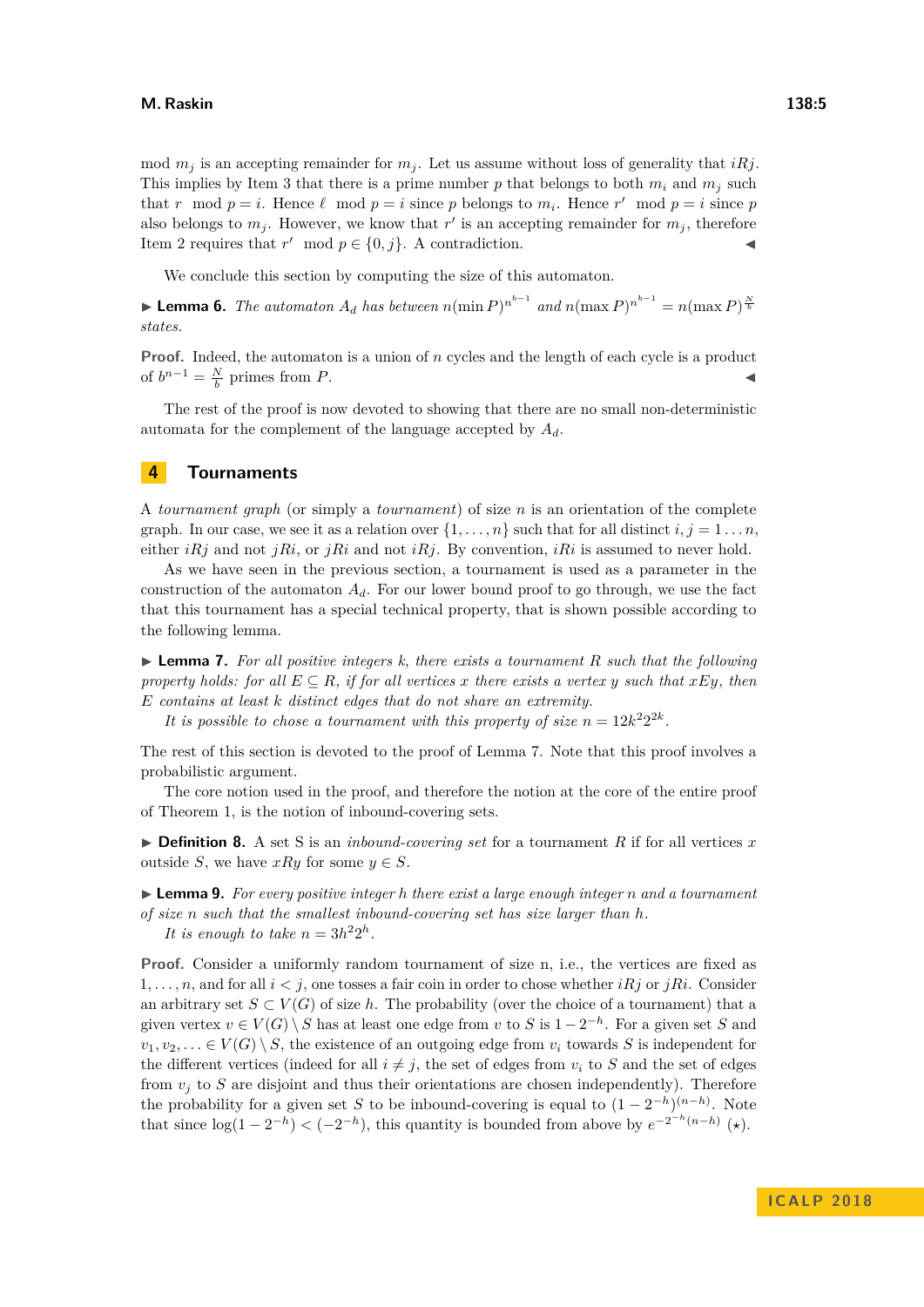#### **138:6 A lower bound for the size of a complement of UFA**

Let us provide now an upper bound on the probability  $\alpha$  that a tournament has an inbound covering set of size *h*. Since there are (less than)  $n<sup>h</sup>$  sets of size *n* and using  $(\star)$ , we immediately get that

$$
\alpha \leqslant n^h \exp\left(-\frac{n-h}{2^h}\right) = \exp\left(h \log n - \frac{n-h}{2^h}\right) .
$$

We shall prove now that for  $h \geq 8$  and  $n = 3h^2 2^h$ , this quantity  $\alpha$  is smaller than one, which concludes the proof. According to the above inequality, it is sufficient for proving  $\alpha < 1$  to establish that  $h \log n < \frac{n-h}{2^h}$ , which is equivalent to  $h2^h \log n < n-h$ . We establish this inequality as follows:

$$
h2h \log n = h2h (h \log 2 + 2 \log h + \log 3)
$$
  

$$
< h2h \times (2h)
$$
  

$$
= 2h22h
$$
  

$$
< 3h22h - h
$$
  

$$
= n - h
$$

 $\triangleright$  Remark. Note that, as it is customary with probabilistic constructions, our choice of *n* is in fact enough to ensure that *most* tournaments have no inbound-covering sets of sizes up to *h*.

Now we can prove Lemma [7.](#page-4-2)

**Proof.** By Lemma [9](#page-4-3) we can pick a tournament with orientation *R* that has no inboundcovering sets of size up to  $h = 2k$ . We can choose such a tournament of size  $n = 3h^2 2^h$  $12k^2 2^{2k}$ .

Assume we have already constructed 2 $\ell$  distinct vertices  $x_1, y_1, \ldots, x_\ell, y_\ell$  forming edges  $(x_1, y_1), \ldots, (x_\ell, y_\ell)$ . Since  $S = \{x_1, y_1, \ldots, x_\ell, y_\ell\}$  has cardinality  $2\ell < 2h$ , it is not an inbound-covering set. Hence, one can find a vertex  $x_{\ell+1}$  such that there is an edge from all vertices of *S* to it. We know that *E* must contain some edge  $(x_{\ell+1}, y_{\ell+1})$  from  $x_{\ell+1}$ , and this edge cannot lead to *S*, so the edge  $(x_{\ell+1}, y_{\ell+1})$  doesn't share an extremity with any previously chosen edge. Applying this argument by induction on  $\ell$  for  $\ell = 0$  to k, we have proved Lemma [7.](#page-4-2)

## <span id="page-5-0"></span>**5 Choice of primes**

<span id="page-5-1"></span> $\triangleright$  **Lemma 10.** For all large enough N it is possible to select N primes no larger than  $4N^2 \log N$  *within a factor of*  $1 + \frac{1}{N}$  *of each other.* 

**Proof.** We will take the interval of length  $3N \log N$  between  $3N^2 \log N$  and  $4N^2 \log N$  that contains the most primes. By the Prime number theorem there are

$$
\frac{3N^2\log N}{2\log N + \log \log N + \log 3} + o(N^2) = \frac{3}{2}N^2 + o(N^2)
$$

primes no larger than 3*N*<sup>2</sup> log *N* and

$$
\frac{4N^2\log N}{2\log N + \log \log N + \log 4} + o(N^2) = 2N^2 + o(N^2)
$$

primes no larger than  $4N^2 \log N$ . Therefore, there are  $\frac{1}{2}N^2 + o(1)$  primes between  $3N^2 \log N$ and  $4N^2 \log N$ . If we divide this interval into subintervals of length  $3N \log N$ , the average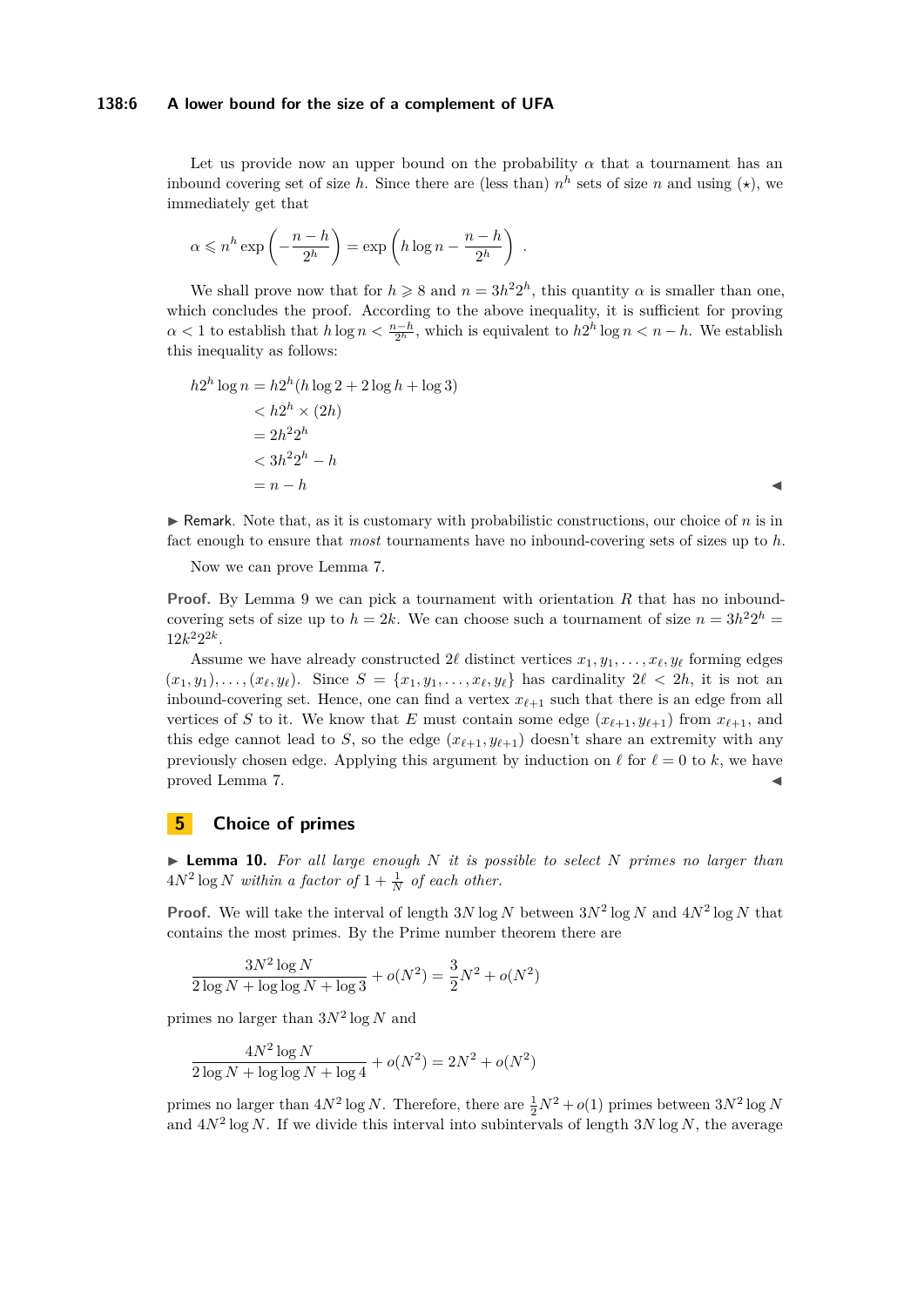subinterval will contain

$$
\frac{1}{2}N^2\frac{3N\log N}{N^2\log N}(1+o(1))=\frac{3}{2}N+o(N)
$$

primes, which is enough. J

## <span id="page-6-0"></span>**6 The lower bound**

In this section we present the main combinatorial argument of the proof, and complete the proof of Theorem [1.](#page-1-0)

<span id="page-6-1"></span>► **Lemma 11.** *A non-deterministic automaton that accepts the complement of the language of*  $A_d$  *has to have at least*  $(\min P)^{N(1-\exp(-\frac{k}{b^2}))}$  *states.* 

Let us fix ourselves a non-deterministic automaton  $C_d$  that accepts the complement of the language of *Ad*.

The principle of the proof of Lemma [11](#page-6-1) is the following: as we have already noticed, the word of length  $\prod_{p\in P} p$ , since it is congruent to 0 modulo all the  $m_i$ 's, is not accepted by  $A_d$ (this follows from Condition [1](#page-3-1) in the definition of accepting remainders). Thus it has to be accepted by *Cd*. Since this word is very long (the length is much larger than the bound we want to prove), the run of  $C_d$  that accepts it has to visit twice some state and perform a cycle in the mean time. We shall look at what are the words obtained by pumping this cycle, that are all accepted by  $C_d$ , and obtain from this analysis that this cycle in  $C_d$  has to be rather long.

The core combinatorial result justifying this intuition is the following.

<span id="page-6-2"></span>**I Lemma 12.** Let  $A_d$  be constructed from a tournament of size  $n = 12k^2 2^{2k}$  satisfying the *conclusion of Lemma [7.](#page-4-2)*

*Let x and y be integers such that*

(a)  $(\prod_{p \in P} p) = x + y$ *, and;* 

**(b)**  $(x\hat{s} + y)$  mod  $m_i$  *is not an accepting remainder modulo*  $m_i$  *for all i and all*  $s \ge 0$ *, then x has to be divisible by at least*  $N(1 - (1 - \frac{1}{b}))$  $^{2})^{k}$ ) *distinct primes from P*.

**Proof.** Consider the set  $E \subseteq R$  defined as

 $E = \{(i, j) \in R \mid \gcd(m_i, m_j) | x\}.$ 

The proof then goes in two steps. We shall show in step 1 that the assumption for *E* in Lemma [7](#page-4-2) are fulfilled. Then we will apply Lemma [7](#page-4-2) and conclude in step 2.

**Step 1:** We assume that *E* does not fulfill the assumptions of Lemma [7,](#page-4-2) and head toward a contradiction. This means that we assume that there exists an  $i = 1 \dots n$  such that whenever  $iRj$  then  $gcd(m_i, m_j)$  does not divide x.

According to the Chinese remainder theorem and existence of inverse in  $\mathbb{Z}/p\mathbb{Z}$  there exists  $s > 0$  such that  $(xs + y) \mod p = i$  for all primes  $p \in P$  that do not divide x. Note that for a prime *p* that divides *x*, since furthermore *p* divides  $x + y$  (assumption (a) of the lemma), we obtain  $p|y$ , and thus  $(xs + y) \mod p = 0$ . Overall, for  $r = xs + y$ , we have that for all primes  $p \in P$ :

$$
r \mod p = \begin{cases} 0 & \text{if } p \text{ divides } x \text{, and} \\ i & \text{otherwise.} \end{cases}
$$

Let us show that this *r* is an accepting remainder: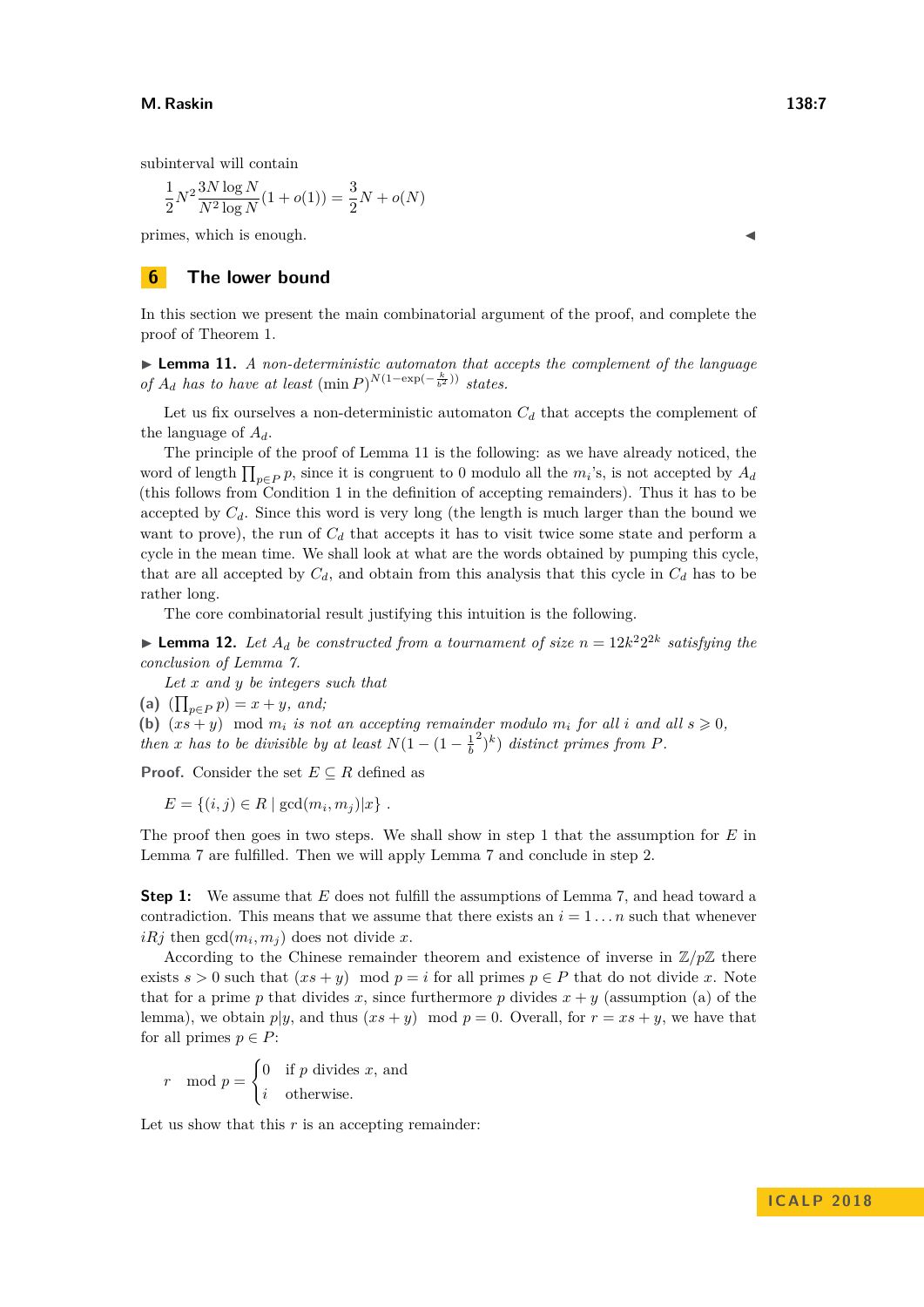#### **138:8 A lower bound for the size of a complement of UFA**

- **[1](#page-3-1)** Let *j* be such that *iRj*. By assumption,  $gcd(m_i, m_j) \nmid x$ . Hence, there exists  $p \in P$  that divides  $m_i$  but not x. For this p we know that r mod  $p = i$ , therefore r mod  $m_i \neq 0$ .
- **[2](#page-3-4)** We have seen above that *r* mod  $p \in \{0, i\}$ .
- **[3](#page-3-2)** Let *j* be such that *iRj*. According to the assumption,  $gcd(m_i, m_j)$  does not divide *x*. Hence there exists a prime  $p$  that divides both  $m_i$  and  $m_j$  but not  $x$ . For this prime, we have seen that  $r \mod p = i$ .

However, we knew by assumption (b) of the lemma that a number of the form  $xs + y$  such as *r* cannot be an accepting remainder. This is contradiction, and thus terminates the proof of the step 1.

**Step 2:** Let us now apply Lemma [7.](#page-4-2) According to the lemma, there are *k* distinct *E*-edges  $(i_1, i_1), \ldots, (i_k, i_k)$  that do not share an extremity. Let us count the number of primes that divide both  $m_{i_t}$  and  $m_{j_t}$  for some  $t = 1...k$  (and thus divide *x*). By construction of the  $m_i$ 's, it contains all the primes  $p_v$  such that both the  $i_t$ <sup>th</sup> and the  $j_t$ <sup>th</sup> digits (in the base-*b* notation) of *v* are null for some  $t = 1...k$ .

We will first count the primes in *P* **not** dividing *x*. These are the primes  $p_v$  with *v* having a nonzero digit in at least one of the two positions  $i_t$  and  $j_t$  for every *t*. There are *k* pairs of positions and there are  $b^2 - 1$  combinations of digits that are not  $(0,0)$ . There are also  $n-2k$  positions with no such constraints. The total number of possible combinations is  $(b^2 - 1)^k b^{n-2k} = (b^2(1 - \frac{1}{b^2}))^k b^{n-2k} = b^n(1 - \frac{1}{b^2})^k = N(1 - \frac{1}{b^2})^k.$ 

The primes in *P* dividing *x* are all the other primes, and there are  $N - N(1 - \frac{1}{b^2})^k =$  $N(1 - (1 - \frac{1}{b^2})^k)$  of them.

Let us prove Lemma [11.](#page-6-1)

**Proof.** Let us fix a tournament of size *n* according to Lemma [7.](#page-4-2)

Let use fix a set of primes according to Lemma [10.](#page-5-1)

An *NFA* recognizing the complement of the language has to have a cycle, because the complement is infinite. Consider the word of length  $\prod_{p\in P} p$ . This length is obviously greater than  $|A_d|^d$ . If the *NFA* has an accepting run over the word with no cycles, it has to be very large. Otherwise, let *C* be a cycle of length *x* occurring in this run, and *y* be the remaining part of the run length, i.e.  $\prod_{p\in P} p = x + y$  (a). The product of all the primes  $\prod_{p\in P} p$  has remainder zero modulo every modulus  $m_i$  in the construction. By iterating  $s \geqslant 0$  times the cycle *C*, we obtain that the word of length  $xs + y$  has to be accepted by  $C_d$ . Thus it is not accepted by  $A_d$ , and hence  $(xs + y) \mod m_i$  is not an accepting remainder for all  $s \geq 0$ and  $i = 1...n$  (b).

Hence the assumptions (a) and (b) of Lemma [12](#page-6-2) are fulfilled. It follows that the cycle *C* has a length *x* divisible by  $N(1 - (1 - \frac{1}{b}))$  $^{2})^{k}$ ) distinct primes from *P*.

This ensures that the cycle *C* has a length at least  $(\min P)^{N(1-(1-\frac{1}{b}^2)^k)}$ . Since furthermore  $(1 - \frac{1}{b^2})^k < \exp(-\frac{1}{b^2})^k = \exp(-\frac{k}{b^2})$ , this is at least  $(\min P)^{N(1-\exp(-\frac{k}{b^2}))}$ .

The size of the *NFA* cannot be less than that.

We can finally conclude the proof of the main theorem of this paper, Theorem [1.](#page-1-0)

**Proof of Theorem [1.](#page-1-0)** Let us fix *d*. Let  $b = 2d, k = b^2, n = 12k^2 2^{2k}, N = b^n$ .

By Lemma [6](#page-4-1) the size of the automaton  $A_d$  is at most  $n(\max P)^{\frac{N}{b}}$  states. This automaton is unambiguous by Lemma [5.](#page-3-0)

By Lemma [11](#page-6-1) each *NFA* recognizing the complement of the language of *A<sup>d</sup>* must have at least  $(\min P)^{N(1-\exp(-\frac{k}{b^2}))}$  states. As  $\frac{k}{b^2} = 1$ , the size of the *NFA* cannot be less than  $(\min P)^{0.6N}$ .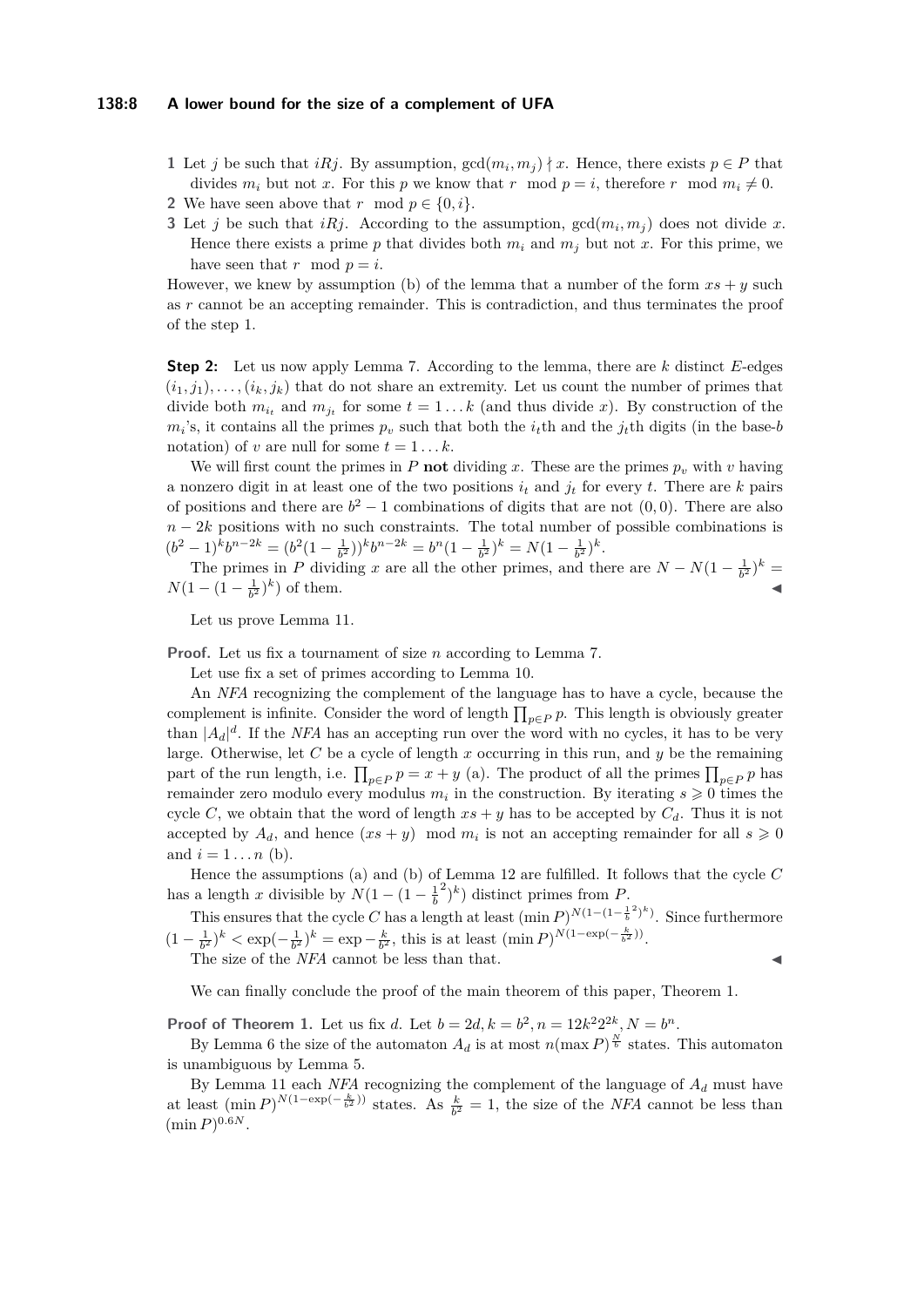We now only need to verify that  $(O(n)(\max P)^{\frac{N}{b}})^d < (\min P)^{0.6N}$ . But indeed, for large enough *d* we have  $\min P > N \gg n \gg d$  and

$$
(O(n)(\max P)^{\frac{N}{b}})^d < ((O(n)(1+2\frac{1}{N})(\min P))^{\frac{N}{2d}})^d < O(n)^{\frac{N}{2}} \exp(\frac{d}{N})(\min P)^{\frac{N}{2}} < (\min P)^{0.6N}
$$

In case of *d* not large enough, we can replace the automaton with the automaton for the smallest large enough *d*.

Let us estimate the size of  $A_d$ . We know that *b* is linear in *d*, *k* is quadratic in *d*, *n* is  $2^{\Theta(d^2)}$ , *N* is  $b^n = b^{2^{\Theta(d^2)}} = 2^{(\log b)2^{\Theta(d^2)}} = 2^{2^{\Theta(d^2)}}$ . The primes in *P* are all  $\Theta(N^2 \log N)$ . Then the size of the automaton  $A_d$  is  $\Theta(n(\min P)^{\frac{N}{b}}) = (\min P)^{\Theta(\frac{N}{b})} = (N^2 \log N)^{\Theta(\frac{N}{b})} =$  $2^{2^{\Theta(d^2)} 2^{2^{\Theta(d^2)}}} = 2^{2^{2^{\Theta(d^2)}}} = 2^{2^{2^{d^{\Theta(1)}}}}$ 

## <span id="page-8-0"></span>**7 Sweeping automata**

We will now make some additional remarks about the application of the main construction to two-way and sweeping automata.

First we remind the definitions of two-way and sweeping automata.

 $\triangleright$  **Definition 13.** A two-way non-deterministic finite automaton (*2NFA*) is defined by an alphabet  $\Sigma$ , a set of *states*  $Q \sqcup \{\top, \bot\}$ , a subset of *initial states I*, and the *transition relation*  $T \subseteq Q \times (\Sigma \sqcup \{\vdash, \dashv\}) \times (Q \sqcup \{\top, \perp\}) \times \{\dashv, \dashv\}.$  We call  $\vdash$  and  $\dashv$  *endpoint markers.* 

A *run* of an *2NFA* on an input word  $u_1 \ldots u_k$  is a list of pairs of positions and states,  $(x_0 = 1, q_0 \in I)$ ,  $(x_1, q_1)$ , ...,  $(x_n, q_n)$  such that all transitions are allowed and the run ends with one of the special states  $\top, \bot$ . The exact conditions are as follows:

1.  $x_0$  is 1;

**2.** *q*<sup>0</sup> is in *I*;

- **3.** all  $x_i$  are between 0 and  $k + 1$ ;
- **4.**  $(q_{i-1}, w_{x_{i-1}}, q_i, x_i x_{i-1})$  ∈ *T* for all  $i = 1...n$ , in which we assume that  $u_0 = ∣$  and  $u_{k+1} = \dashv;$
- **5.** the last state  $q_n$  is either  $\top$  or  $\bot$ ;
- **6.**  $x_i \neq x_{i-1}$  for all  $i = 1...n$ .
- A run is *accepting* if the last state is  $\top$ .

A *two-way non-deterministic finite automaton* (*2DFA*) is a *2NFA* such that for every state *q* and every letter *a* there is at most one transition of the form  $(q, s, q', j) \in T$ .

A *sweeping two-way deterministic finite automaton* (*swNFA*) is a *2NFA* with exactly one initial state such that for each state  $q$  all the transitions of the form  $(q, s, q', j)$  where  $s$  is in Σ have the same *j*.

A *swDFA* is an *swNFA* that is also a *2DFA*.

<span id="page-8-1"></span> $\blacktriangleright$  **Lemma [1](#page-1-0)4.** *The languages*  $L(A_d)$  *and*  $\overline{L(A_d)}$  *constructed in the proof of Theorem 1 can also be recognized. by a swDFA of size* |*Ad*|*.*

**Proof.** A *swDFA* can go through the word *n* times calculating the remainder modulo the next modulus each time. This construction requires the same number of states as the *UFA* constructed in the proof of Theorem [1.](#page-1-0) Such a *swDFA* can be constructed to recognize either the language or its complement.

▶ **Theorem 15.** *Converting a unary sweeping two-way deterministic automaton to a nondeterministic finite automaton for the same language may require a superpolynomial size.*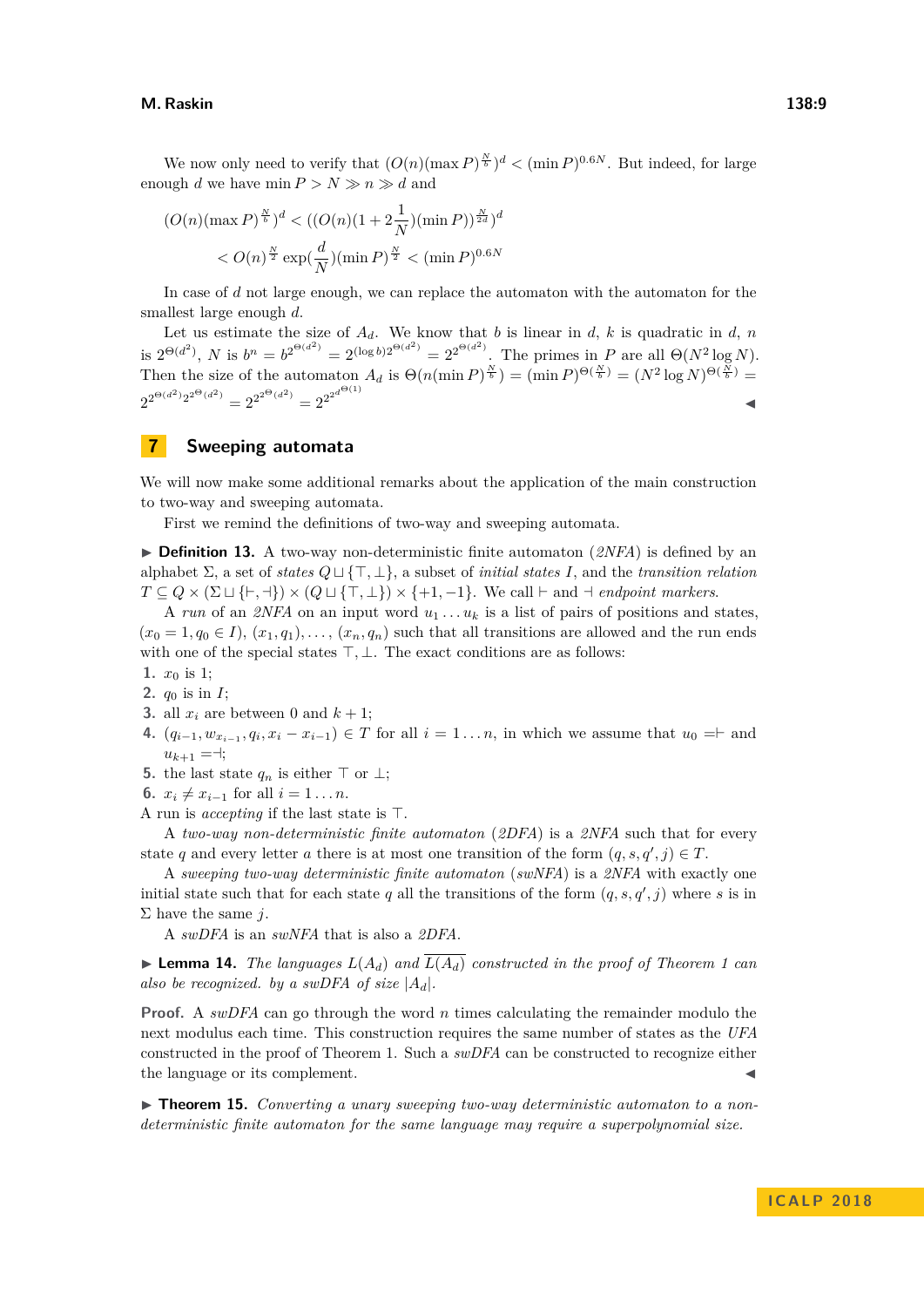#### **138:10 A lower bound for the size of a complement of UFA**

**Proof.** Consider the automata constructed in Lemma [14.](#page-8-1)

## **8 Conclusion and further directions**

We have constructed a counterexample to the conjecture that the complement of a language recognized by an *UFA* can be recognized by an *UFA* with polynomial increase in the number of states. Moreover, in our example the language and its complement are easy to recognize by a *swDFA* with approximately the same number of states, but the complement requires superpolynomial number of states in the recognizing *NFA* even without the requirement of unambiguity. The example only uses the single-letter alphabet.

The construction provides a relatively weak kind of superpolynomial growth. It would be interesting to improve the lower bound. It seems likely that the number of primes used in the construction could be reduced, making the growth faster.

The question about exponential separation in the case of a general alphabet remains open. We hope that our counterexample to the conjectured polynomial upper bound for complementing *UFA* will inspire new results in this area.

#### **References**

- <span id="page-9-3"></span>**1** Jean-Camille Birget. Partial orders on words, minimal elements of regular languages and state complexity. *Theor. Comput. Sci.*, 119(2):267–291, 1993. [doi:10.1016/](http://dx.doi.org/10.1016/0304-3975(93)90160-U) [0304-3975\(93\)90160-U](http://dx.doi.org/10.1016/0304-3975(93)90160-U).
- <span id="page-9-8"></span>**2** Marek Chrobak. Finite automata and unary languages. *Theor. Comput. Sci.*, 47(3):149– 158, 1986. [doi:10.1016/0304-3975\(86\)90142-8](http://dx.doi.org/10.1016/0304-3975(86)90142-8).
- <span id="page-9-4"></span>**3** Thomas Colcombet. Unambiguity in automata theory. In Jeffrey Shallit and Alexander Okhotin, editors, *Descriptional Complexity of Formal Systems - 17th International Workshop, DCFS 2015, Waterloo, ON, Canada, June 25-27, 2015. Proceedings*, volume 9118 of *Lecture Notes in Computer Science*, pages 3–18. Springer, 2015. [doi:10.1007/](http://dx.doi.org/10.1007/978-3-319-19225-3_1) [978-3-319-19225-3\\_1](http://dx.doi.org/10.1007/978-3-319-19225-3_1).
- <span id="page-9-6"></span>**4** Viliam Geffert, Carlo Mereghetti, and Giovanni Pighizzini. Complementing two-way finite automata. *Inf. Comput.*, 205(8):1173–1187, 2007. [doi:10.1016/j.ic.2007.01.008](http://dx.doi.org/10.1016/j.ic.2007.01.008).
- <span id="page-9-9"></span>**5** Tao Jiang, Edward McDowell, and Bala Ravikumar. The structure and complexity of minimal nfa's over a unary alphabet. *Int. J. Found. Comput. Sci.*, 2(2):163–182, 1991. [doi:10.1142/S012905419100011X](http://dx.doi.org/10.1142/S012905419100011X).
- <span id="page-9-5"></span>**6** Jozef Jirásek Jr., Galina Jirásková, and Juraj Sebej. Operations on unambiguous finite automata. In Srecko Brlek and Christophe Reutenauer, editors, *Developments in Language Theory - 20th International Conference, DLT 2016, Montréal, Canada, July 25-28, 2016, Proceedings*, volume 9840 of *Lecture Notes in Computer Science*, pages 243–255. Springer, 2016. [doi:10.1007/978-3-662-53132-7\\_20](http://dx.doi.org/10.1007/978-3-662-53132-7_20).
- <span id="page-9-7"></span>**7** Michal Kunc and Alexander Okhotin. State complexity of operations on two-way finite automata over a unary alphabet. *Theor. Comput. Sci.*, 449:106–118, 2012. [doi:10.1016/](http://dx.doi.org/10.1016/j.tcs.2012.04.010) [j.tcs.2012.04.010](http://dx.doi.org/10.1016/j.tcs.2012.04.010).
- <span id="page-9-1"></span>**8** Hing Leung. Descriptional complexity of nfa of different ambiguity. *Int. J. Found. Comput. Sci.*, 16(5):975–984, 2005. [doi:10.1142/S0129054105003418](http://dx.doi.org/10.1142/S0129054105003418).
- <span id="page-9-2"></span>**9** Hing Leung. Structurally unambiguous finite automata. In Oscar H. Ibarra and Hsu-Chun Yen, editors, *Implementation and Application of Automata, 11th International Conference, CIAA 2006, Taipei, Taiwan, August 21-23, 2006, Proceedings*, volume 4094 of *Lecture Notes in Computer Science*, pages 198–207. Springer, 2006. [doi:10.1007/11812128\\_19](http://dx.doi.org/10.1007/11812128_19).
- <span id="page-9-0"></span>**10** Oleg B Lupanov. A comparison of two types of finite automata. *Problemy Kibernetiki*, 9:321–326, 1963.